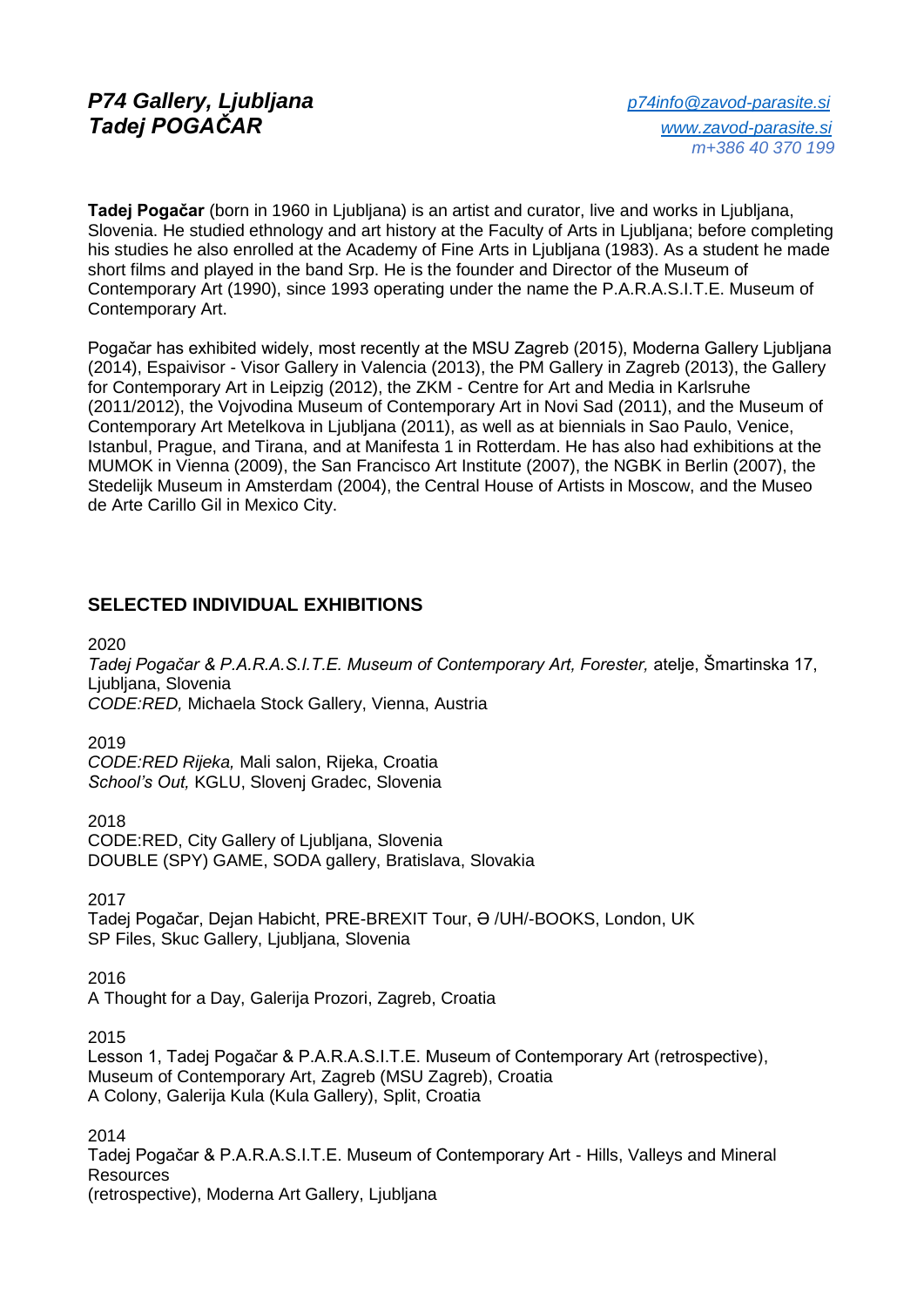Mladen Stilinović & Tadej Pogačar, Espaivisor - Visor Gallery, Valencia

## 2013

Tadej Pogačar & P.A.R.A.S.I.T.E. Museum of Contemporary Art The Big Archive, PM Gallery / Ring Gallery, Zagreb

## 2011

Tadej Pogačar & P.A.R.A.S.I.T.E. Museum of Contemporary Art, Crisis or Expansion of Public/Private Forms of Life: Tadej Pogačar 1990-2011, Museum of Contemporary Art of Vojvodina, Novi Sad, Serbia

Tadej Pogačar & P.A.R.A.S.I.T.E. Museum of Contemporary Art, Quartet to Two, Alkatraz Gallery, **L**jubljana

## 2010

Tadej Pogačar & P.A.R.A.S.I.T.E. Museum of Contemporary Art, The Spring Collection, Museum of Contemporary Art Banja Luka, Banja Luka, Bosnia and Herzegovina Tadej Pogačar & P.A.R.A.S.I.T.E. Museum of Contemporary Art, CODE:RED, Mole Vanvitelliana, Ancona, Italy

Tadej Pogačar & P.A.R.A.S.I.T.E. Museum of Contemporary Art, This is a Rule, Magyar Muhely Gallery, Budapest

## 2009

Tadej Pogačar & P.A.R.A.S.I.T.E. Museum of Contemporary Art, This is Not America, P74 Center and Gallery, Ljubljana

## 2008

Tadej Pogačar & P.A.R.A.S.I.T.E. Museum of Contemporary Art, CODE:RED Brasil, Daspu/Daslu, Kunstraum Lakeside, Klagenfurt

#### 2007

Tadej Pogačar & P.A.R.A.S.I.T.E. Museum of Contemporary Art, CODE:RED Skopje, Press to Exit, Skopje, Macedonia

Tadej Pogačar & P.A.R.A.S.I.T.E. Museum of Contemporary Art, City on Wheels, City Gallery Nova Gorica (Mestna galerija Nova Gorica), Nova Gorica, Slovenia

#### 2006

Tadej Pogačar & P.A.R.A.S.I.T.E. Museum of Contemporary Art, CODE:RED Madrid, Ojo Atomico, Madrid

Tadej Pogačar & P.A.R.A.S.I.T.E. Museum of Contemporary Art, From the Street, P74 Center and Gallery, Ljubljana, Slovenia; Škuc Gallery, Ljubljana, Slovenia

## 2005

Tadej Pogačar & P.A.R.A.S.I.T.E. Museum of Contemporary Art, CODE:RED Bangkok, Trafficking Topographies, Sparwasser HQ, Berlin

#### 2003

Tadej Pogačar. e\_shop II, http //www.parasite-pogacar.si/P74 Tadej Pogačar & P.A.R.A.S.I.T.E. Museum of Contemporary Art, Anja Planišček. CODE:RED Sector Zagreb - Working Unite Z01, Galerija NOVA (Gallery NOVA), Zagreb, Croatia Tadej Pogačar. A perfect Place, Austrian Cultural Forum, London, U.K. Tadej Pogačar. Reconstructions - Documents II / Rekonstrukcije- Dokumenti II, Galerija sodobne umetnosti (Gallery for Contemporary Art Celje), Celje, Slovenia

2002

Tadej Pogačar & P.A.R.A.S.I.T.E. Museum of Contemporary Art. CODE:RED USA, New York, USA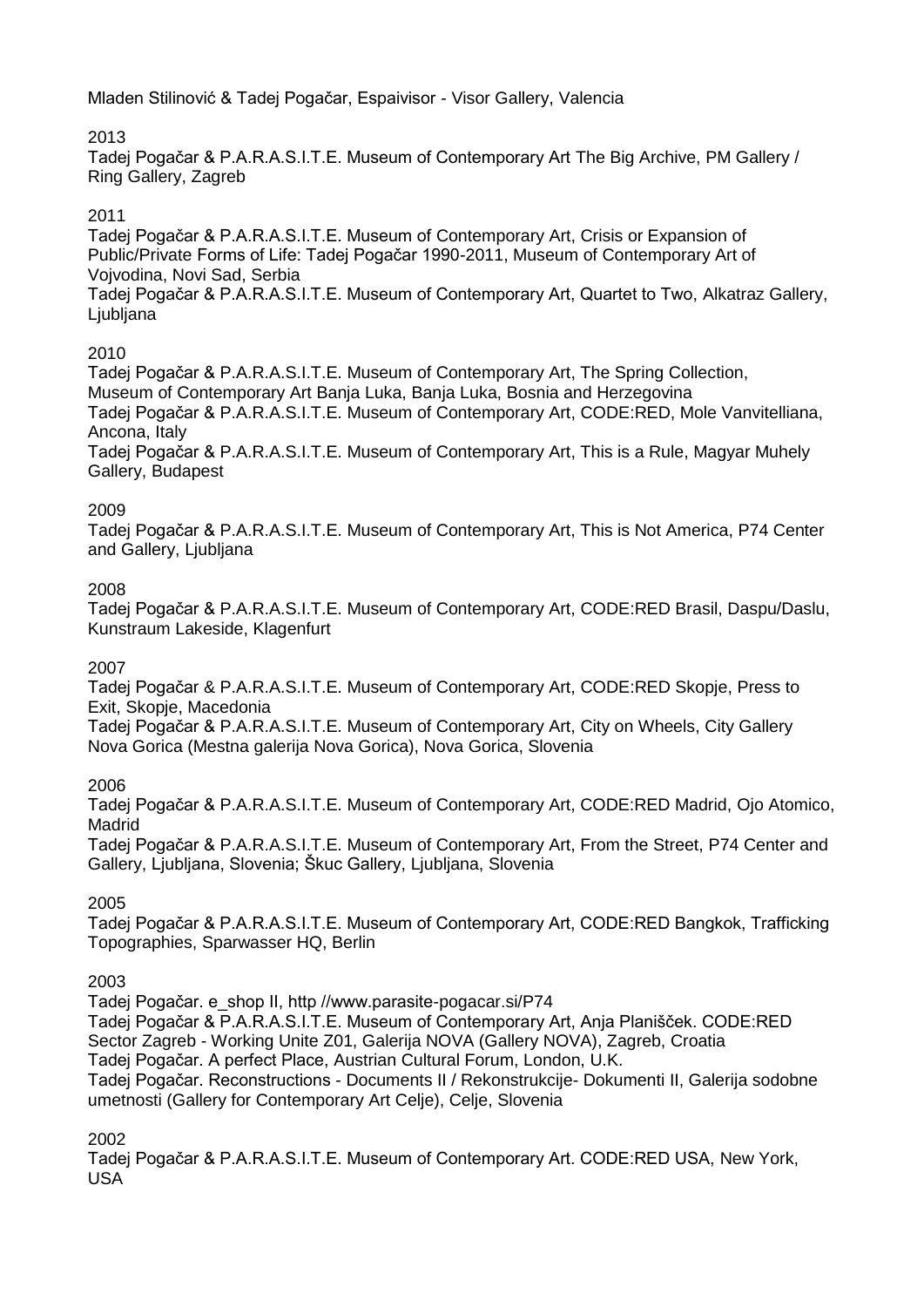Tadej Pogačar & P.A.R.A.S.I.T.E. Museum of Contemporary Art, Vuk Ćosič, 010101org., Absolute One, La Biennale di Venezia. XLlX International Art Exhibition / XLIX Esposizione Internazionale d'Arte, Slovenian Pavilion A+A, Venice, Italy

Tadej Pogačar. Agent of Change - Documents I., Mednarodni grafični likovni center (International Center of Graphic Art), Ljubljana, Slovenia

## 2000

Tadej Pogačar. Tales of Two Cities. Koroška galerija likovnih umetnosti (Koroška Gallery of Fine Arts), Slovenj Gradec, Slovenia

Tadej Pogačar. Tales of Two Cities. Art Gallery, Ravne na Koroškem, Slovenia

## 1998-99

Tadej Pogačar & P.A.R.A.S.I.T.E. Museum of Contemporary Art. Home Stories , Appt.Nicklas - Spanke, Cologne, Germany

1998

Tadej Pogačar. Views on Exhibitions. Muzej novejše zgodovine (Museum of Modern History), Ljubljana, Slovenia

## 1997

Tadej Pogačar & P.A.R.A.S.I.T.E. Museum of Contemporary Art. School´s Out, Grammar School Šentvid, Ljubljana, Slovenia

#### 1996

Tadej Pogačar & P.A.R.A.S.I.T.E. Museum of Contemporary Art. New Acquisitions 2, Galerija Škuc (Škuc Gallery), Ljubljana, Slovenia

#### 1995

Tadej Pogačar & P.A.R.A.S.I.T.E. Museum of Contemporary Art. Kings of the Street, Ljubljana, Slovenia

Tadej Pogačar & P.A.R.A.S.I.T.E. Museum of Contemporary Art, Jože Barši. My Beautiful Home, Moderna galerija (Museum of Modern Art), Ljubljana, Slovenia

Tadej Pogačar & P.A.R.A.S.I.T.E. Museum of Contemporary Art. Quarter to Two, Moderna galerija (Museum of Modern Art), Ljubljana, Slovenia

Tadej Pogačar & P.A.R.A.S.I.T.E. Museum of Contemporary Art.Two Masters, Ifa Galeri Friedrichstrasse, Berlin, Germany

Tadej Pogačar & P.A.R.A.S.I.T.E. Museum of Contemporary Art. Short Cuts, Galerie CULT, Vienna, Austria

#### 1994

Tadej Pogačar. Art of History - Through the Body, Muzej revolucije (Museum of Revolution), Ljubljana, Slovenia

Tadej Pogačar. West-Side-Story, Koroška galerija likovnih umetnosti (Koroška Gallery of Fine Arts), Slovenj Gradec, Slovenia

Tadej Pogačar. Laboratorium II., Galerija sodobne umetnosti (Gallery of Contemporary Art Celje), Celje, Slovenia

#### 1993

Tadej Pogačar. Laboratorium I., Tržaška 371, Ljubljana, Slovenia

Tadej Pogačar. A Visit, Prirodoslovni muzej Slovenije (Museum of Natural History), Ljubljana, **Slovenija** 

Tadej Pogačar. Copernicus´ House, Mala galerija, Moderna galerija (Museum of Modern Art), Liubliana, Slovenija

Tadej Pogačar. Copernicus´ House, Galerija Loža in Meduza (Gallery Loža and Gallery Meduza), Koper, Slovenia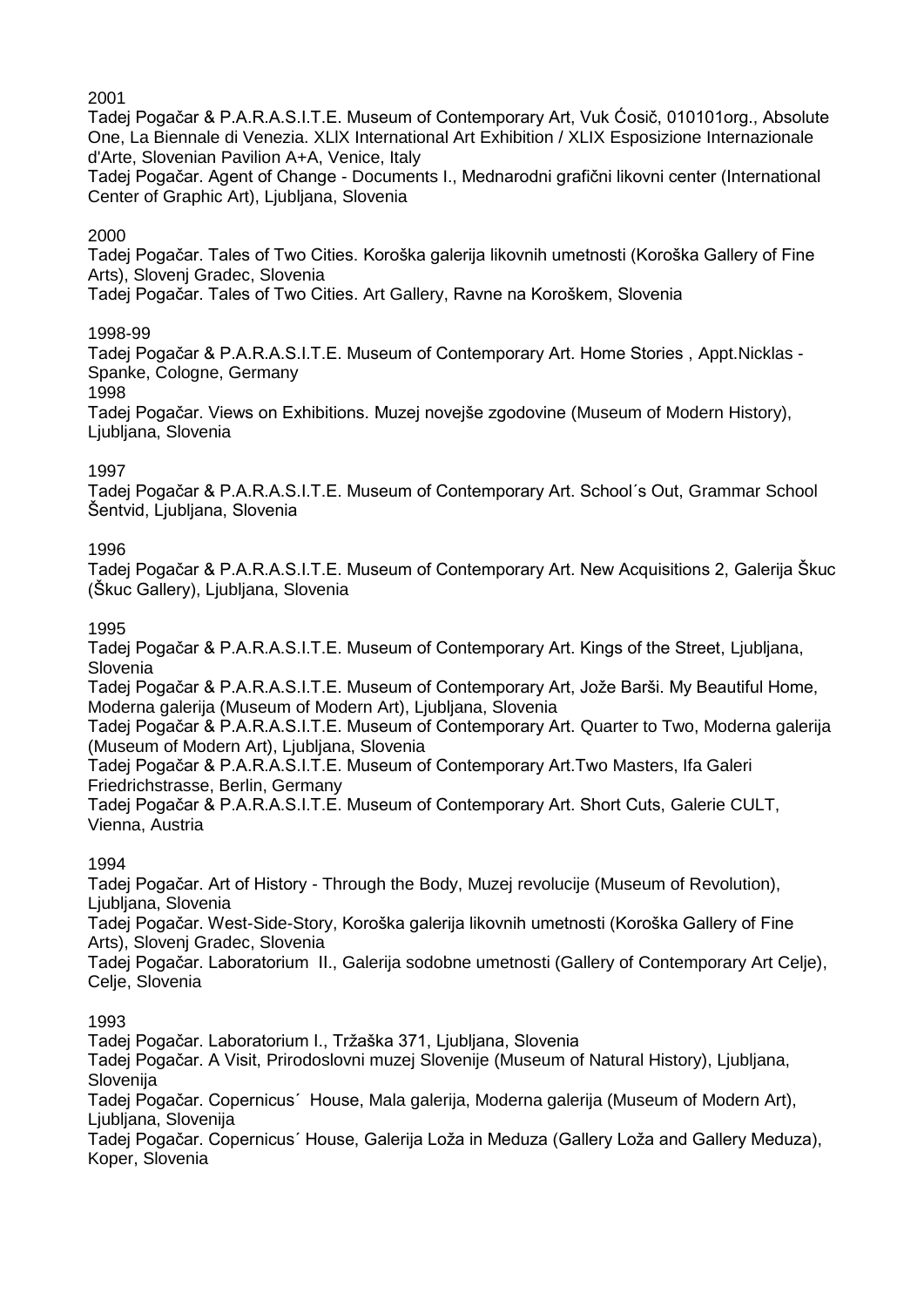Tadej Pogačar. Galerija Miklova hiša (Miklova hiša Gallery), Ribnica, Slovenia Tadej Pogačar. Project: New Acquisitions of the Museum of Contemporary Art I., Galerija Škuc (Škuc Gallery), Ljubljana, Slovenia Tadej Pogačar. Installation: Department of Geography, Galerie CULT, Vienna, Austria; Galerija ZDSLU (Gallery ZDSLU), Ljubljana, Slovenia

## 1990

Tadej Pogačar. Galerija Rotovž (Rotovž Gallery), Maribor, Slovenia Tadej Pogačar. Dark Continent, Galerija Insula (Gallery Insula), Izola, Slovenia Tadej Pogačar. Titanic, Galerija Equrna (Equrna Gallery), Ljubljana, Slovenia

1989

Tadej Pogačar. Four Continents, Stil und Bruch Gallery, Berlin, Germany Tadej Pogačar. Dark Continent, Kulturni dom Ivan Cankar (Cultural Center Ivan Cankar), Ljubljana, Slovenia, Yugoslavia

## **SELECTED GROUP EXHIBITIONS**

2020

The Future is Now, 1 MIRA MADRID, Madrid, Spain *100+ HIGHLIGHTS FROM THE UGM COLLECTION,* UGM, Maribor, Slovenia

2019

Palmen und Stauden / Palme in trajnice, Pavelhaus – Pavlova Hiša, Laafeld, Austria Red Umbrella Struggles, Edith-Russ-Haus for Media Art, Oldenburg, Germany

2018

V.Blind Date Konvention Ljubljana 2018, Author's Editions, KAPSULA, Ljubljana, Slovenia 14 x 14 – Survey of the Danube Region – Photographic Positions, Museum of Odessa Modern Art, Odessa, Ukraine

2017

Karin Sander: ZEIGEN. Eine Audiotour durch die Sammlung der GfZK Leipzig, Galerie für Zeitgenössische Kunst (GfZK), Leipzig, Germany 11th São Paulo Architecture Biennial, locations across the city, São Paulo, Brazil The book dispersed, Casa das Artes, Porto, Portugal 14 x 14 – Survey of the Danube Region. – Individual Views – Photographic Positions, Art Gallery Miodrag Dado Đurić, Cetinje, Montenegro ICE FLOE, Museo Nacional de Artes Visuales, Montevideo, Uruguay 14×14 –Survey of the Danube Region. –Individual Views. –Photographic Positions.,Photon, Liubliana, Slovenia The Economy of Nature, P74 Gallery, Ljubljana, Slovenia The Legacy of 1989/Case study: the second Yugoslav Documents, Moderna Art Gallery (MG+), Ljubljana, Slovenia

2016

La Fine Del Nuovo, Lerici/SP, Italia

Ed Ruscha, Books & Co., Gagosian, Beverly Hills, Los Angeles, USA

Inside Out, Museum of Contemporary Art, Belgrade, Serbia

26 Stages of Erection, Galerija P74, Ljubljana, Slovenia

Low Budget Utopias, Museum od Contemporary Art Metelkova (MSUM), Ljubljana, Slovenia Artist Books (from Maribor to Ljubljana), Media Nox, Maribor, Slovenia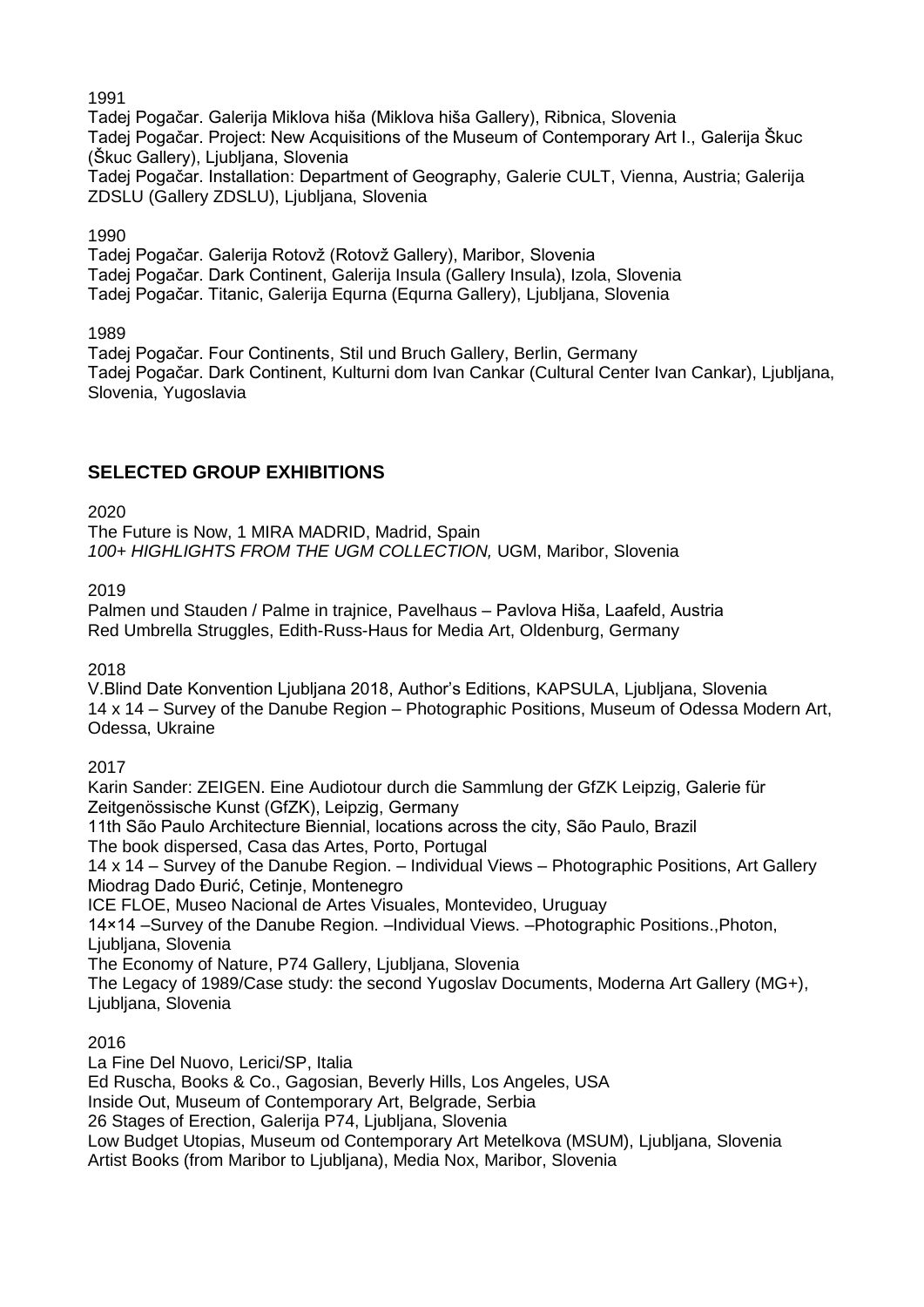Crises and New Beginnings: Art in Slovenia 2005–2015, Museum of Contemporary Art Metelkova, +MSUM, Ljubljana, Slovenia

Performing the Museum, Art Gallery Slovenj Gradec, Slovenj Gradec, Slovenia RE: Follow-ed (after hokusai), Cabinet Du Livre D'Artiste, Universite Rennes, France Inside Out – Not so White Cube, Mestna galerija (City Gallery), Ljubljana, Slovenia 14 x 14 – Survey of the Danube Region, Individual Views, Elias Canetti Haus, Ruse, Bulgaria 14 x 14 – Survey of the Danube Region, Individual Views, MNAC Anexa, Bucharest, Romania György Kepes, The New Landscape at the Exhibition Research Centre, Liverpool John Moores University,UK

Heroes We Love, UGM, Maribor, Slovenia

Ed Ruscha: Books & Co., Gagosian Gallery, Paris France GRAMMAR OF FREEDOM / FIVE LESSONS WORKS FROM THE ARTEAST 2000+ COLLECTION, Garage Museum of Contemporary Art, Moscow, Russia

2014

Motivi di Famiglia. Villa di Toppo Florio, Buttrio, Udine 14 x 14 – [Survey of the Danube Region. Positions in Contemporary Art](http://www.artfacts.net/login/required) - [Museum Of](http://www.artfacts.net/login/required)  [Contemporary Art Vojvodina,](http://www.artfacts.net/login/required) Novi Sad

2013

Ed Ruscha, Books & Co., Various Small Books: Referencing Various Small Books by Ed Ruscha, Gagosian gallery, Madison Avenue, New York / Museum Brandhorst, Munich Lavoro-Work-Vore,Villa di Toppo Florio, vio Morpurgo 6, Buttrio, Ud The Present and Presence – Repetition 3: The Street, Museum of Contemporary Art Metelkova (MSUM), Ljubljana

2012

Asymetric Europe, Museum of Contemporary Art Vojvodina, Novi Sad, Serbia (16. novembra - 2. decembra 2012)

Donumenta, Regensburg, Germany

14' x 14', Regensburg, Germany

Parque Industrial, CODE:RED Brasil, Daspu, Galeria Luisa Strina, São Paulo

Listening to the Audience, Artist Book in Slovenia 1966-2010, AKTO Contemporary Art Festival, Bitola, Macedonia

Listening to the Audience, MonApoly, AKTO Contemporary Art Festival, Bitola, Macedonia 20 for 15, P74 Center and Gallery, Ljubljana

Scenarios about Europe: Scenario 3, Galerie für Zeitgenössische Kunst, Leipzig, Germany

2011

Drugi muzej (The Other Museum), P74 Center and Gallery, Ljubljana Post-It City[,Centro Palacio de Cibeles,](http://www.madrid.es/portales/munimadrid/es/Inicio/Eventos/CentroCentro-Palacio-de-Cibeles?vgnextfmt=default&vgnextoid=5ff519cd7bcee210VgnVCM1000000b205a0aRCRD&vgnextchannel=27dfb4f19cce3210VgnVCM10000026205a0aRCRD) Madrid The Present and Presence, A selection of works from the Arteast 2000+ Collection and the national collection of Moderna galerija, Museum of Contemporary Art Metelkova (MSUM), Liubliana Library of Independent Exchange, Plymouth Anti-Book, Digital Gallery, South Bank University, London The Global Contemporary.Art Worlds After 1989, ZKM Karlsruhe, Karlsruhe Post-it-City, Museo de Cadiz, Cadiz, Spain Follow-ed (after Hokusai), P74 Center and Gallery, Ljubljana

2010

9+9, Mednarodni grafični likovni center (International graphic Center), Ljubljana HEIMAT / DOMOVINA, Museum Moderner Kunst Kärnten, Klagenfurt Post-It City, MAC, Museo de Arte Contemporaneo de Chile, Santiago de Chile, Chile; EAC, Montivideo, Uragway; Centro Cultural Sao Paulo, Sao Paulo; The Parasite, The Puzzle, Galerie für Zeitgenössische Kunst, Leipzig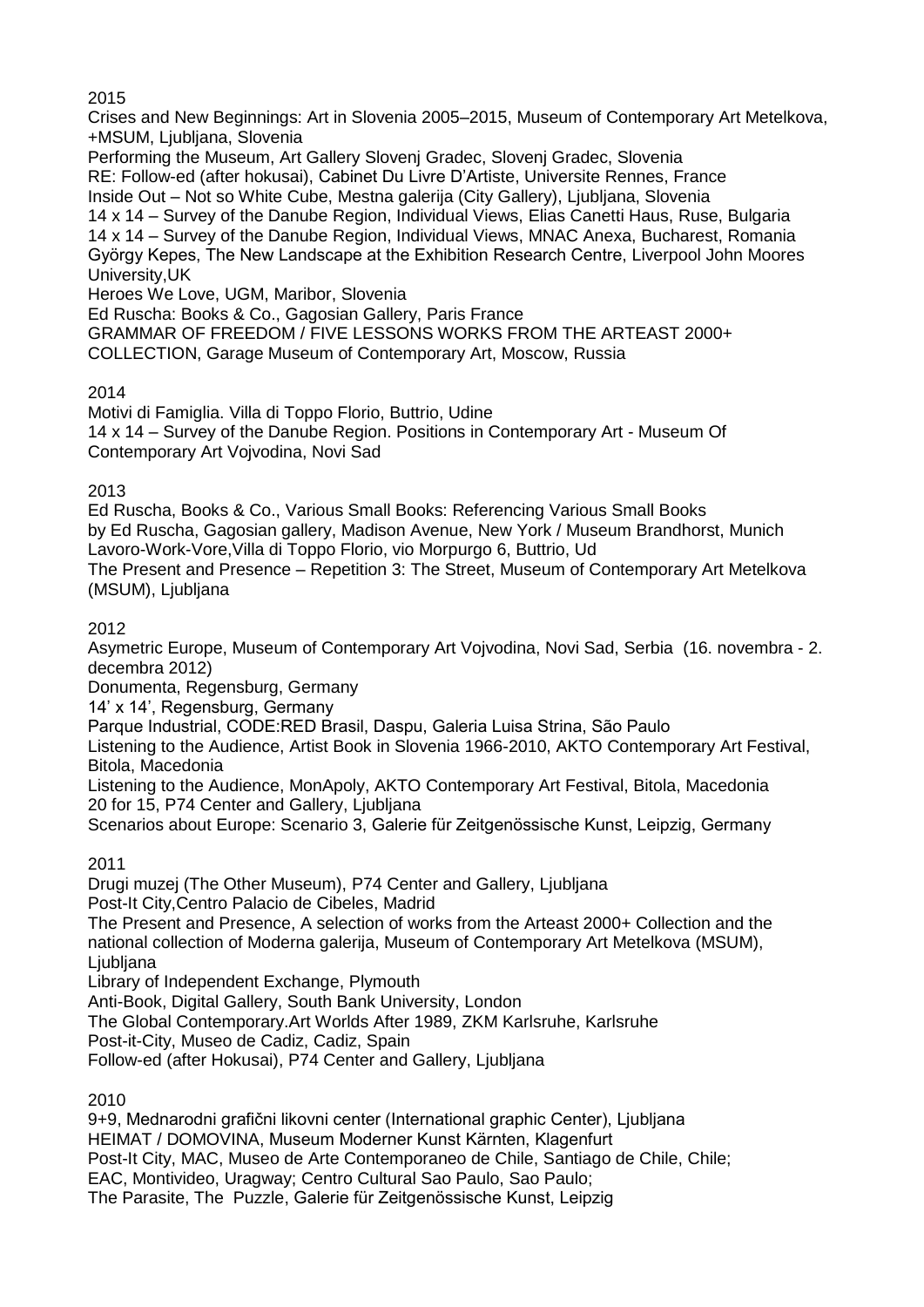An Idea for Living - Realism and Reality in Contemporary Slovenian Art,  $U3 - 6<sup>th</sup>$  Triennial of Contemporary Slovenian Art, Moderna galerija, Ljubljana Feminist Art in Slovenia, P74 Center and Gallery, Ljubljana AT HOME: Architects France and Marta Ivanšek, Moderna galerija, Liubliana Renaming Machine, Open Space, Vienna

Nikjer je najlepše (Sweet Nowhere), Mestna galerija (Ljubljana City Gallery), Ljubljana

GENDER CHECK, Femininity and Masculinity in the Art of Eastern Europe, Zacheta, Warsaw

## 2009

GENDER CHECK, Femininity and Masculinity in the Art of Eastern Europe, MUMOK, Vienna CITTA FUTURE / FUTURE CITY, Festival della Creativita, Fortezza da Basso, Firenze POST-IT-CITY, Street Economy Archive, Museo de Arte Contemporaneo, Santiago, Chile Stroj za preimenovanje (The Renaming Machine), Galerija Miroslav Kraljević, Zagreb P.A.R.A.S.I.T.E. Institute Artist Book Collection, Galerija Meduza (Medusa Gallery), Koper, Slovenia Rdeče zore (Red Dawns), KAPSULA, Ljubljana Parasite Architecture, 2nd Biennial of Canary Islands, Santa Cruz de Tenerife Politics of Redistribution, MAGAZIN4, Bregenz, Austria; Open Space Center for Art Project, Vienna Closed for Annual Leave! Galerija Škuc (Škuc Gallery), Ljubljana Coalesce: Happenstance, SMART Project Space, Amsterdam

## 2008

Conceptual Art, Documents and Works 1967 – 2007, Umetnostna galerija Maribor, Slovenia Monsters, Motorenhalle, Dresden

Museum in the Street, Attention! Woman in the City, Moderna galerija, Ljubljana 49th October Salon, Artist-Citizen, Contextual Art Practices, Kulturni centar, Belgrade Stroj za preimenovanje (The Renaming Machine), Jakopič gallery, Ljubljana POST-IT-CITY, CCCB, Barcelona Another City, Another Life, Zacheta National Gallery of Art, Warsaw

Schenghen Women, Škuc Gallery, Ljubljana

2007

Sexarbeit, Alltag Mythen Gewal, NGBK, Haus am Kleistpark, Kunstraum Kreuzberg/Bethanien, Berlin

October. Exit, Memory and Desire, Gallery Artra, Milano

The Other City, Rumanian Cultural Center, New York

10. Istanbul Biennial, Istanbul

Suitcase Illuminated #5 Parallel Economies – Paris Stop, MAC/VAL – Musée d'art contemporain de Val-de-Marne, Paris

Suitcase Illuminated #5 Parallel Economies, P74 Center and Gallery, Ljubljana, Slovenia World Factory, Resistance and Dreams, San Francisco Art Institute, San Francisco

## 2006

Parallel Economies, Local Cartographies1, P74 Center and Gallery, Ljubljana, Slovenia Trading and Using Bodies, MonApoly – A Human Trade Game, Overgaden; Airplay Gallery, **Copenhagen** 

Sexarbeit, Alltag Mythen Gewal, NGBK, Haus am Kleistpark, Kunstraum Kreuzberg/Bethanien, Berlin

27th Bienal de Sao Paulo, CODE:RED Brasil, Daspu, Sao Paulo, Brasil

Pixxelpoint, Drescode, Mestna galerija Nova Gorica (City Gallery Nova Gorica), Nova Gorica, Slovenia

Public Services, Sparwasser HQ, Berlin

Public Services, Kibela, Maribor, Slovenia

VENTURE II, Galerija Gregor Podnar (Gregor Podnar Gallery), Ljubljana, Slovenia

Interrupted Histories, Moderna galerija (Museum of Modern Art), Ljubljana, Slovenia

Public Services, P74 Center and Gallery, Ljubljana, Slovenia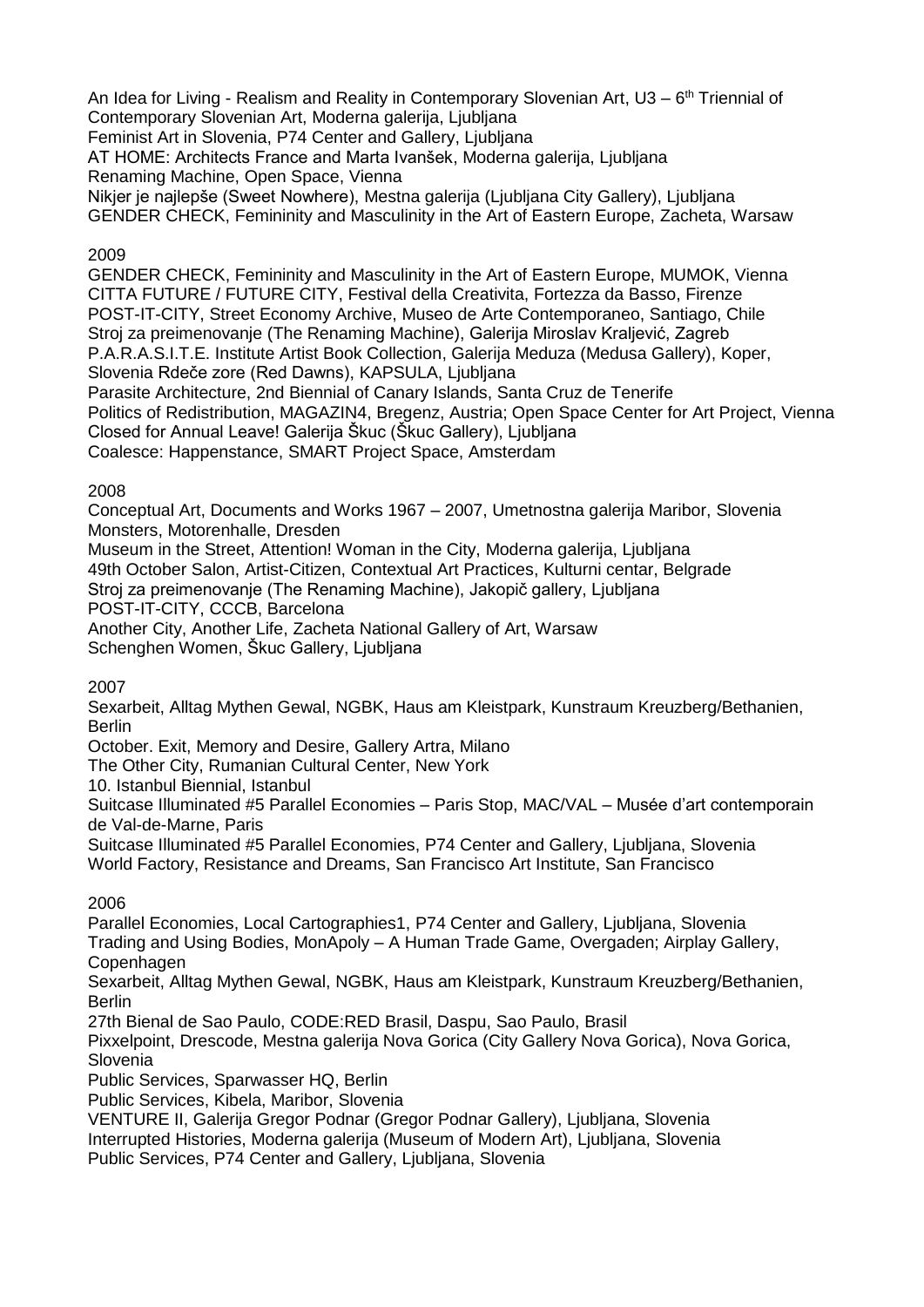Public Services, Pavlova hiša (Pavel Haus), Laafeld, Austria

Shrinking Cities, Galerie für Zeitgenössische Kunst, Leipzig, Germany

Tirana Bienalle 3, Sweet Taboos (Episode 5),Tirana, Albania

Curating Degree Zero Archive, Sparwasser HQ, Berlin

Teritoriji, identitete, mreže / Territories, Identities, Nets, Slovenian Art 1995 – 2005, Moderna galerija (Museum of Modern Art), Ljubljana, Slovenia

Čisto umazano / Pretty Dirty, Galerija Škuc (Škuc Gallery), Ljubljana, Slovenia

26.International Graphic Biennial, Prva linija / First Line, Ljubljana. Organized by Mednarodni grafični likovni center (International graphic Center), Ljubljana, Slovenia

2.International Biennial of Contemporary Art Prague, Workers Club, Prague

Marx Update, Museum San Marcos, Lima (Peru)

## 2004

Sedem grehov / Seven Sinns, Moderna galerija (Museum of Modern Art), Ljubljana, Slovenia Marx Update, Ojo Atomico, Madrid, Spain

The Future is Not What it Used to Be, Galerie für Zeitgenössische Kunst, Leipzig, Germany Coalesce: With all due intent, Model Arts and Nilland Gallery, Sligo, Ireland

Misliti prostor / To Think Space, Center in Galerija P74 (P74 Center and Gallery), Ljubljana, Slovenia

Misliti prostor / To Think Space, Mestna galerija Nova Gorica (City Gallery Nova Gorica), Nova Gorica, Slovenia

Who if not we..., Time and Again, Stedelijk Museum, Amsterdam, Netherland

Razširjeni prostori umetnosti / Slovenian Art 1985 – 1995, Moderna galerija (Museum of Modern Art), Ljubljana, Slovenia

Travelling Magazine Table, Art in General, New York, U.S.A.

Sapecmakers, Lothringer dreizehn, München, Germany

Kuhinja / Kitchen, Galerija likovnih umetnosti, Slovenj Gradec, Slovenia

Unballanced Alocation of Space, Galerie für Zeitgenössische Kunst, Leipzig, Germany

PR 04, Tribute to the Messenger // Our Olymipics, San Juan, Rincon, Puerto Rico, USA Trading Places, Pump House Gallery, London, UK

Okna (Windows), Galerija Kresija (Kresija Gallery), Ljubljana, Slovenia

Venture, Galerija Gregor Podnar (Gallery Gregor Podnar), Kranj, Slovenia

ARTEAST COLLECTION 2000+, Moderna galerija (Museum of Modern Art), Ljubljana, Slovenia

2003

AIR\_port, take OFF 2, Into the city. Towards the borders, Forum Stadtpark, Graz, Austria Siete gia li - L'arte contemporanea in Slovenia, Loggia dei banchi, Genova, Italy

Brand New Letchworth, The Place, Letchworth Garden City. Organized by B+B, London, UK Autonomous Territory Mexico City, Ex Teresa Arte Actual, Mexico City, Mexico

25. International Graphic Biennial, Ljubljana. Organized by Mednarodni grafični likovni center (International graphic Center), Ljubljana, Slovenia

Artist As Entrepeneur, The Place, Letcworth, UK

Form-Specific Arteast Exhibition / Form-Specific Arteast razstava, New museum premises at Metelkova, Moderna galerija (Museum of Modern Art), Ljubljana, Slovenia

The 3rd San Francisco Sex Worker Film and Video Festival, San Francisco, USA

Lucciole in Lotta. Empowerment di una minoranza, Fundazione Ado Furlan, Pordenone, Italy Far Away, Eskilstuna Konstmuseum, Eskilstuna, Sweden

Urbane utopije, urbane realnosti / Urban Utopias , Urban Realities, Mestna galerija Nova Gorica (City Gallery Nova Gorica), Nova Gorica, Slovenia

2002

Intermedijsko (Intermedial), Galerija sodobne umetnosti (Contemporary Art Gallery), Celje, Slovenia; A+A, Venice, Italy

Olimpija iz Moderne (Olympia from Moderna galerija), Moderna galerija (Museum of Modern Art), Ljubljana, Slovenia

My Body is my Bussines, University of Maryland, Baltimore, USA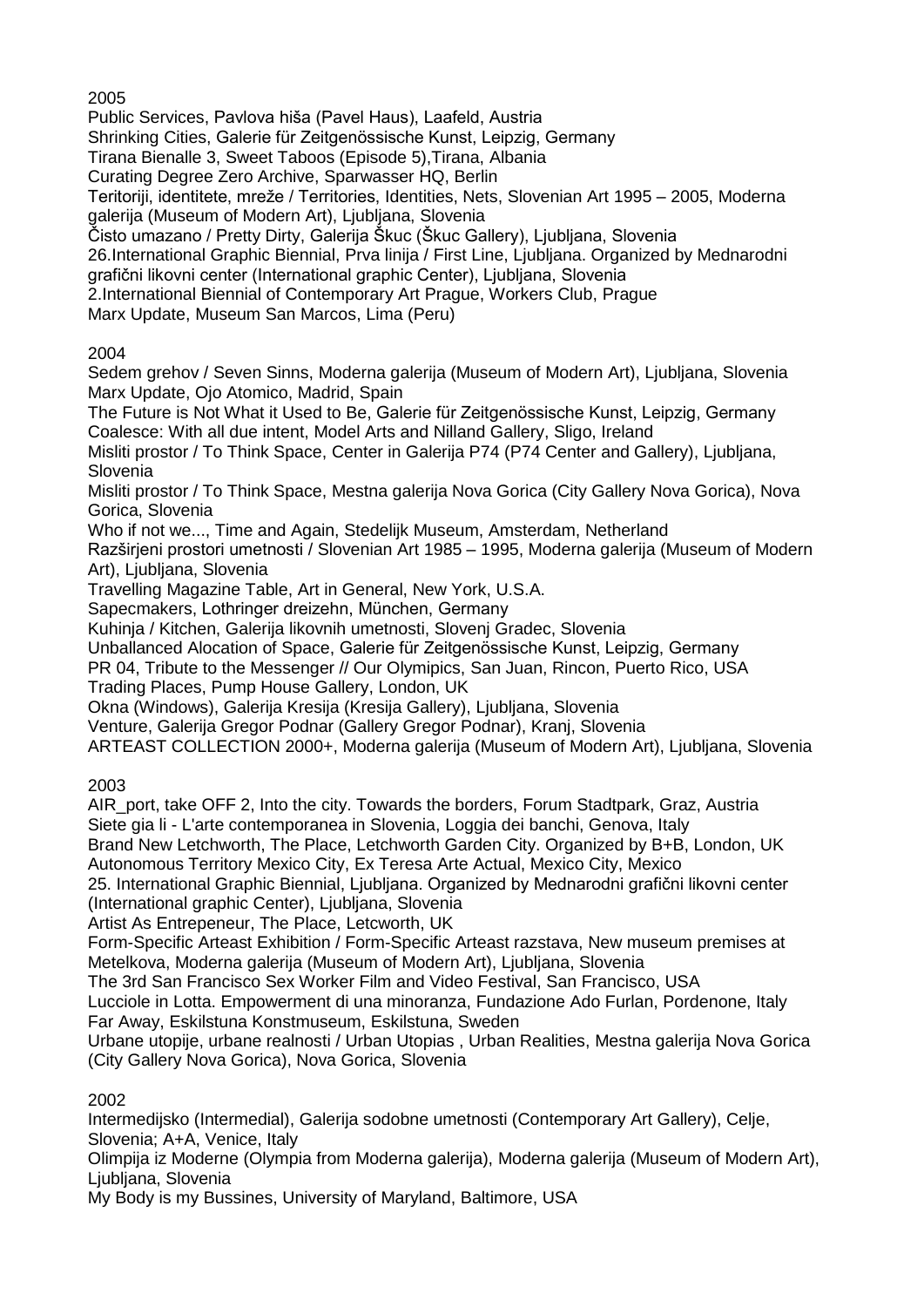OSTENSIV, Humboldt University, Berlin, Germany OSTENSIV, Central House of Artist, Moscow, Russia ARTEAST COLLECTION 2000+, ZMNK Karlsruhe, Germany The Art of Balkan Coutries, S.M.A.C.K., Solun, Greece do it, Museo de Arte Carrillo Gil, Mexico City, Mexico

## 2001

Slovene Way, Galleria NEON, Bologna, Italy ARTEAST COLLECTION 2000+, Orangerie Congress, Innsbruck, Austria Multitudini, Palazzo Frisacco, Tolmezzo, Italy Ostensiv, B2, Leipzig, Germany Borders 2001: Suspense, Slavonski Brod, Croatia Vulgata, Neuer Berliner Kunstverein, Berlin, Germany; VULGATA, Trafó Gallery, Budapest, **Hungary** The Eye and Its Truth. Spectacle and reality in Slovenian art 1984 - 2001, Moderna galerija (Museum of Modern Art), Ljubljana, Slovenia

Revisions. Painting 70+90, Galerija P74 (Gallery P74), Ljubljana, Slovenia

## 2000

U3, 3rd Triennale of Contemporary Slovene Art / 3. Trienale sodobne slovenske umetnosti, Moderna galerija (Museum of Modern Art), Ljubljana, Slovenia SNAPSHOT, Contemporary Museum, Baltimore, USA artisti.giovani@sloveni.si, Ca del Duca, Venezia, Italy What, How & for Whom? On occasion of 152th anniversary of the Communist Manifesto, WUK, Kunsthalle Exnergasse, Vienna, Austria Friends and Neighbours, City Hall Gallery, Limerick, Ireland Worthless (Invaluable), Moderna galerija (Museum of Modern Art), Ljubljana, Slovenia

## 1999

Okus po mestu (The Taste of City), Galerija Škuc (Škuc Gallery), Ljubljana, Slovenia After the Wall - Art and Culture in Post-Communist Europe, Moderna Museet, Stockholm, Sweden; Ludwig Museum, Budapest, Hungary, 2000; Max Lieberman Haus, Berlin, Germany It´s Comfy, Galerija Škuc (Škuc Gallery), Ljubljana, Slovenia New Paths, Casa des Artes, Vigo, Spain

1998

Observer/Secret Services, ZMNK Adlershof, Berlin, Germany Private (Praxis), Buechenhause Ausstellungsraum, Innnsbruck, Austria Manieristične vizije: Slovenija in prihodnost umetnosti (Manneristic Visions: Slovenia and the Future of Art), Galerija Equrna (Equrna Gallery), Ljubljana, Slovenia do it, Galerija Škuc (Škuc Gallery), Ljubljana, Slovenia

1997

U3, 2nd Triennale of Contemporary Slovene Art / 2. Trienale sodobne slovenske umetnosti, Moderna galerija (Museum of Modern Art), Ljubljana, Slovenia Cartographers.Geo-Gnostic projections for the 21st century, Muzej suvremene umjetnosti, Zagreb, Croatia; Centre for Contemporary Art Ujazdowski Castle, Warshaw, Poland, 1998; Mucsarnok, Budapest, Hungary; Umetnostna galerija Maribor (Maribor Art Gallery), Maribor, Slovenia.

1996

Manifesta 1, Rotterdam, Netherland

1995

Zbirka P.A.R.A.S.I.T.E. Muzeja, Slovenska umetnost 90 tih (The Collection of the P.A.R.A.S.I.T.E. Museum, Slovene Art of the 90´s), Mucsarnock, Budapest, Hungary; Museum Bochum, Bochum, Germany, 1996.

Cash & Carry, Galerija Škuc (Škuc Gallery), Ljubljana, Slovenia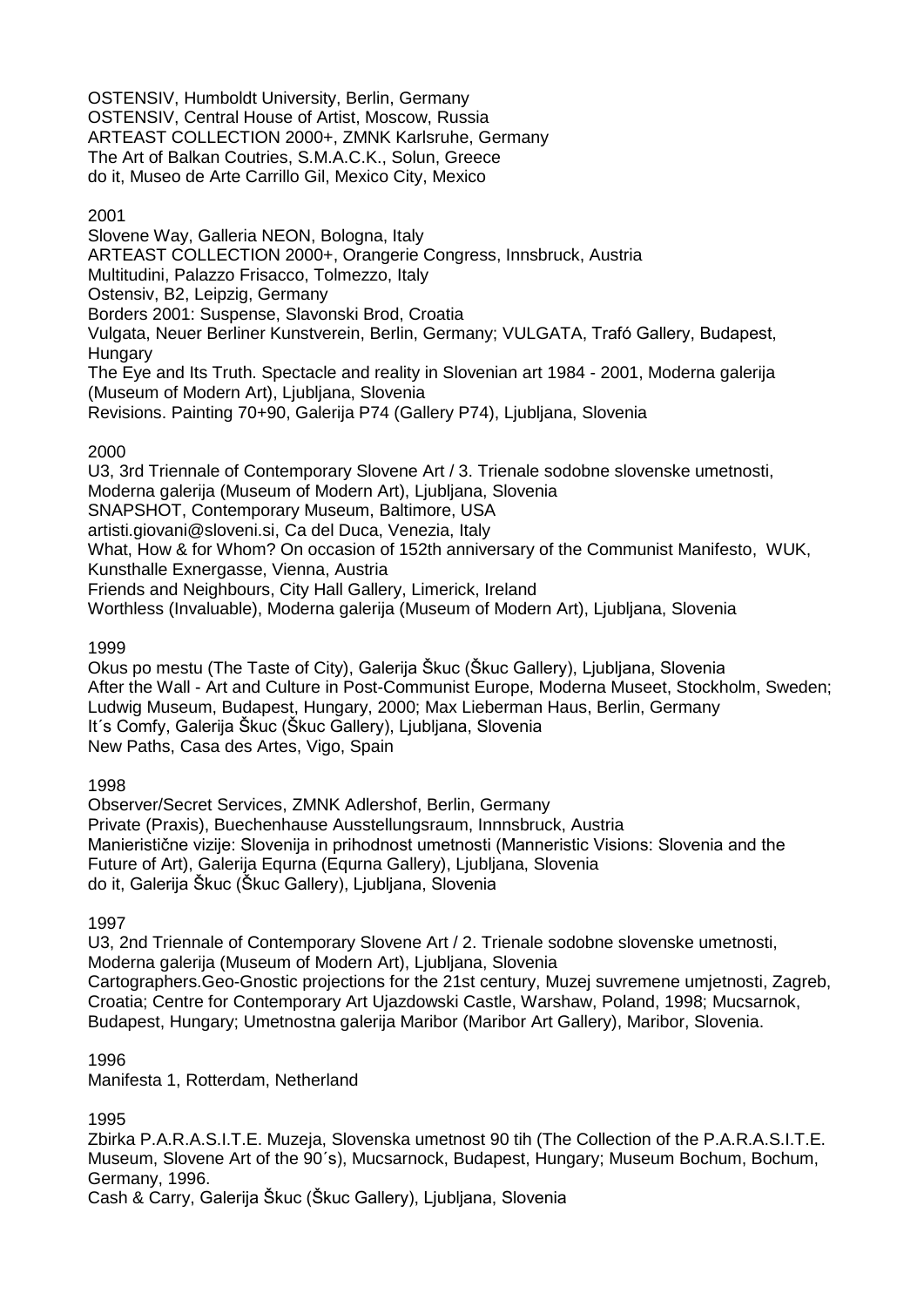Forma Eterna, Galleria Civica d´Arte Moderna, Bologna, Italy; Galerie M, Spittal an der Drau, Austria

Pittura - Immedia. Malerei in der 90er Jahren, Kunstlerhaus, Graz, Austria; Mucsarnok, Budapest, Hungary, 1996.

TransAlpin, Galerie Maerz, Linz, Austria;

Kunst Wien 95, Museum fur angewandte Kunst, Vienna, Austria

#### 1994

Laboratorium, Art Center, Poprad, Slovakia Urbanaria: Part One /Urbanaria: prvi del., NUK (National and University Library), Ljubljana. Organized by Soros Center for Contemporary Art, Ljubljana, Slovenia Intart´94, Una lettera per la pace, Centro Friulano Arti Plastiche, Videm, Italy

## 1993

Slikarske metamorfoze (Painterly Metamorphoses), Galerija Equrna (Equrna Gallery), Ljubljana, Slovenia

Young Slovene Art, OOC Perron 55, Venlo, Netherland

1992

Art d´Eco, Art and Ecology, Umetnostna galerija (Art Gallery), Maribor, Slovenia Artist for Metelkova, Stara elektrarna (Old Power Station), Ljubljana, Slovenia

1991

Slovenske Atene (Slovenian Athens), Moderna galerija (Museum of Modern Art), Ljubljana, Slovenia Sub-trans-Alpina, Art Center, Aosta, Italy

Vom Rande, Galerija Rotovž (Rotovž Gallery), Maribor, Slovenia

1990

Slike ? (Paintings?), Galerija Škuc (Škuc Gallery), Ljubljana, Slovenia

#### 1989

Experience of the Object, Young Slovene Artists / Izkušnja predmeta. Mladi slovenski umetniki, Moderna galerija (Museum of Modern Art), Ljubljana, Slovenia, Yugoslavia Jugoslovenska dokumenta '89 (Yugoslav Documenta), Olimpijski centar Skenderija (Skenderija Olimpic Center), Sarajevo, Bosia-Herzegovina, Yugoslavia Disclosed Images / Szettart kepek, Szombathelyi Keptar (Szombathely Gallery), Szombathely, Hungary; Mucsarnok, Budapest, Hungary, 1990. Organized by Moderna galerija (Museum of Modern Art), Ljubljana, Slovenia, Yugoslavia

**P74 Gallery** represents/collaborates with internationally most renowned and established conceptual and post-conceptual artists from East Europe, like Sanja Iveković, Mladen Stilinović, Laibach Kunst, Dalibor Martinis, Tadej Pogačar, Jože Barši, Dejan Habicht, Milena Usenik and OM Production.

Among them the Gallery represent and support the generation of younger visual artists from Slovenia: Polonca Lovšin, Tomaž Furlan, Small but dangers and Uroš Potočnik.

Info: P74 Gallery, Ljubljana [www.zavod-parasite.si](http://www.zavod-parasite.si/) m +38640370199 [p74info@zavod-parasite.si](mailto:p74info@zavod-parasite.si) Contact person: Uroš Legen